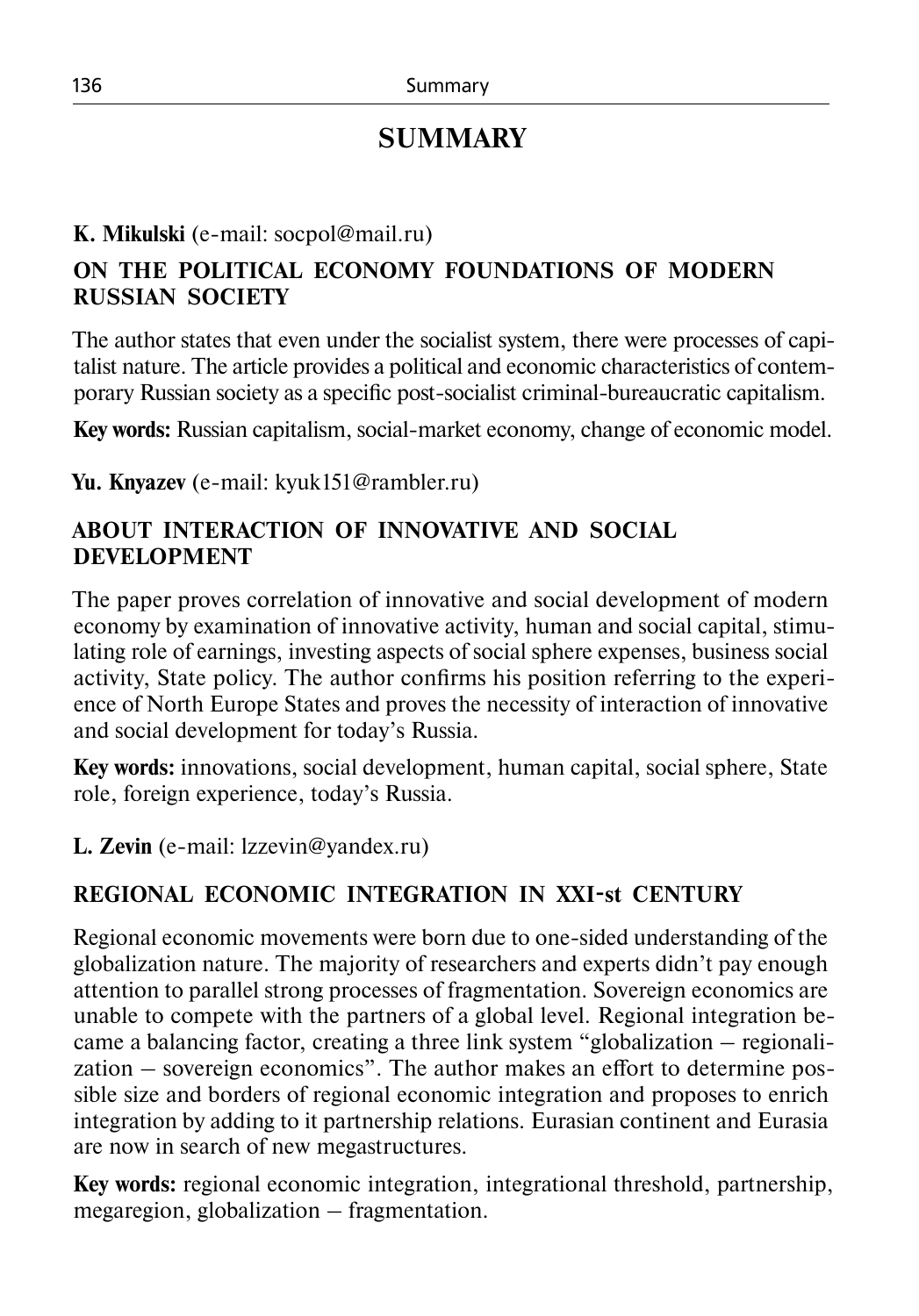#### **А. Sedlov** (e-mail: sedlovap@bk.ru)

#### **IMPERATIVES OF LABOR IMMIGRATION TO RUSSIA: MIGRATION INFLOWS FORM WEST AND EAST IN THE CONTEXT OF MIGRATION LAWS**

The article substantiates the reduction of the scale and intensity of labor immigration to Russia both from CIS countries and developed EU countries. From the standpoint of economic theory, the level and dynamics of the eastern and western migration trends are analyzed by countries of origin, the impact of the European migration crisis on the Russian labor market is assessed and methods for assessing the quality of immigration capital are suggested. Based on the theory of migration, a direct correlation of immigration with the average wages of neighboring countries in the framework of international unions is revealed and a forecast is presented for the development of the situation in the European labor market.

**Key words:** migration laws, migration crisis, quality of human capital, innovative economy, dual labor market theory, neoclassical migration theory, retention and attraction factors, restrictions and protectionism policies, immigration from the CIS and EU countries, social and labor standards.

**P. Kokhno** (e-mail: pavelkohno@mail.ru) **A. Kokhno Yu. Penkova**

# **PROBLEMS OF THE TAXATION OF THE INCOME OF NATURAL PERSONS: DOMESTIC AND FOREIGN EXPERIENCE**

In article questions of an assessment of economic efficiency of the tax law in the field of payment of a tax on the income of natural persons are investigated. The problem of improvement of tax administration of a tax on the income of natural persons historically is one of central and key in the taxation. The ascending scale of the taxation will give the chance to redistribute a national product in favor of needy segments of the population. The raising of a level of the income, not taxable, will allow to increase the real income of needy segments of the population and middle class, to remove social stress in society. The task of further harmonization of the tax law, elimination of disproportions and creation of equal economic conditions in the sphere of the taxation of natural persons remains priority.

**Key words:** tax on the income of natural persons, tax law, tax control, tax deductions, tax resident.